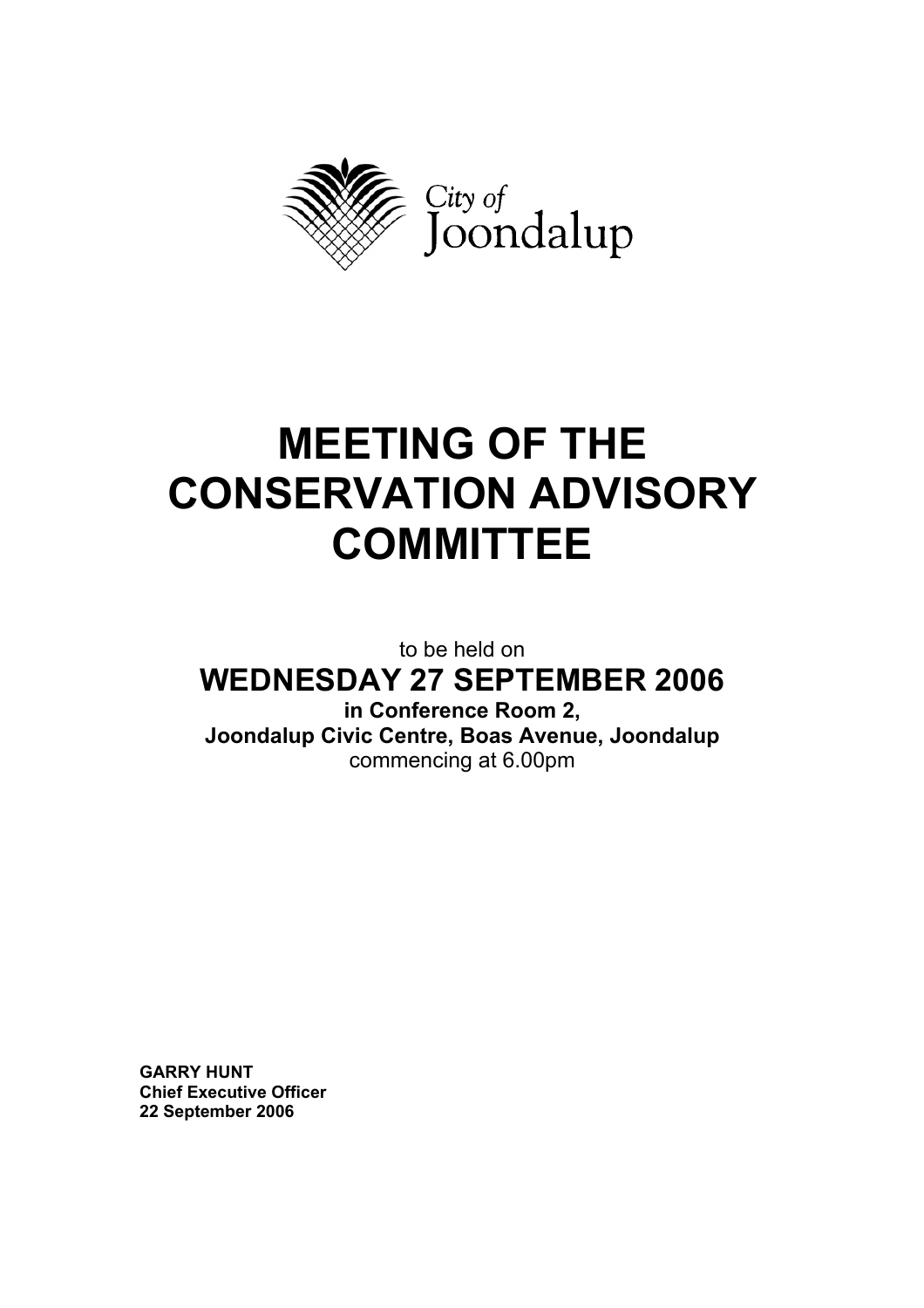# **CITY OF JOONDALUP**

Notice is hereby given that a Meeting of the **CONSERVATION ADVISORY COMMITTEE** will be held in Conference Room 2, Civic Centre, Boas Avenue, Joondalup on **WEDNESDAY 27 SEPTEMBER 2006** commencing at **6.00 pm.** 

GARRY HUNT Chief Executive Officer  $\Box$  Joondalup Joondalup 22 September 2006

#### **AGENDA**

#### **Committee Members:**

CR S (Steve) MAGYAR Presiding Person CR J (John) PARK CR S (Sue) HART CR G (Geoff) AMPHLETT CR M (Michele) JOHN MRS M (Marilyn) ZAKREVSKY Deputy Presiding Person MS P (Phyllis) ROBERTSON Community Representative DR M (Marjorie) APTHORPE Community Representative MR R (Ralph) HENDERSON Community Representative MRS W (Wendy) HERBERT Community Representative MS S (Sue) BAILEY Community Representative MR B (Barry) FITZSIMMONS Community Representative MR J (John) CHESTER Community Representative MS A (Alice) STUBBER Community Representative

# **Employees:**

| MR M (Murray) RALPH      | Manager Infrastructure Management Services |
|--------------------------|--------------------------------------------|
| MR K (Keith) ARMSTRONG   | <b>Conservation Coordinator</b>            |
| MS J (Jerilee) HIGHFIELD | <b>Administration Officer</b>              |

#### **Terms of Reference**

- To make recommendations to Council for the conservation of the City of Joondalup's natural biodiversity.
- To provide strategic input and when requested technical advice on issues relating to the conservation and management of the City's natural biodiversity.
- **To promote partnerships between Council and the community to protect the City** of Joondalup's natural biodiversity as contained within its various natural areas (bushland, wetlands and coastal environment).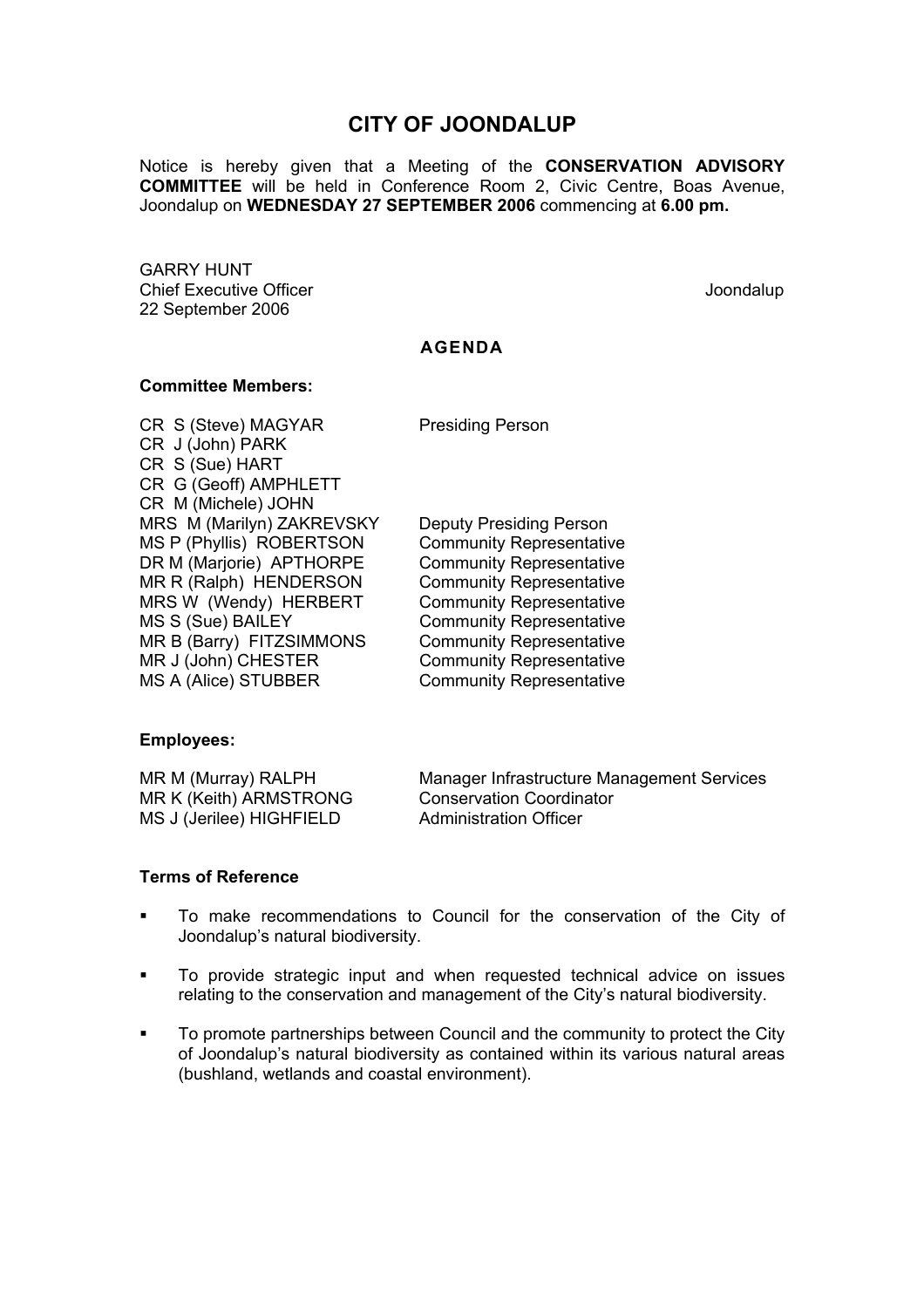#### **DECLARATION OF OPENING**

# **APOLOGIES/LEAVE OF ABSENCE**

#### **CONFIRMATION OF MINUTES**

## CONSERVATION ADVISORY COMMITTEE MEETINGS HELD ON 30 AUGUST 2006

#### **RECOMMENDATION**

**That the Conservation Advisory Committee confirms the minutes of the Conservation Advisory Committee meeting held 30 August 2006 as a true and correct record.** 

**ANNOUNCEMENTS BY THE PRESIDING PERSON WITHOUT DISCUSSION** 

#### **DECLARATIONS OF INTERESTS**

**IDENTIFICATION OF MATTERS FOR WHICH THE MEETING MAY SIT BEHIND CLOSED DOORS** 

**PETITIONS AND DEPUTATIONS** 

#### **REPORTS**

**ITEM 1 WORKSHOP-APPROVED PLANT MATERIAL LIST 3** 

**MOTIONS OF WHICH PREVIOUS NOTICE HAS BEEN GIVEN** 

**REQUESTS FOR REPORTS FOR FUTURE CONSIDERATION** 

**CLOSURE**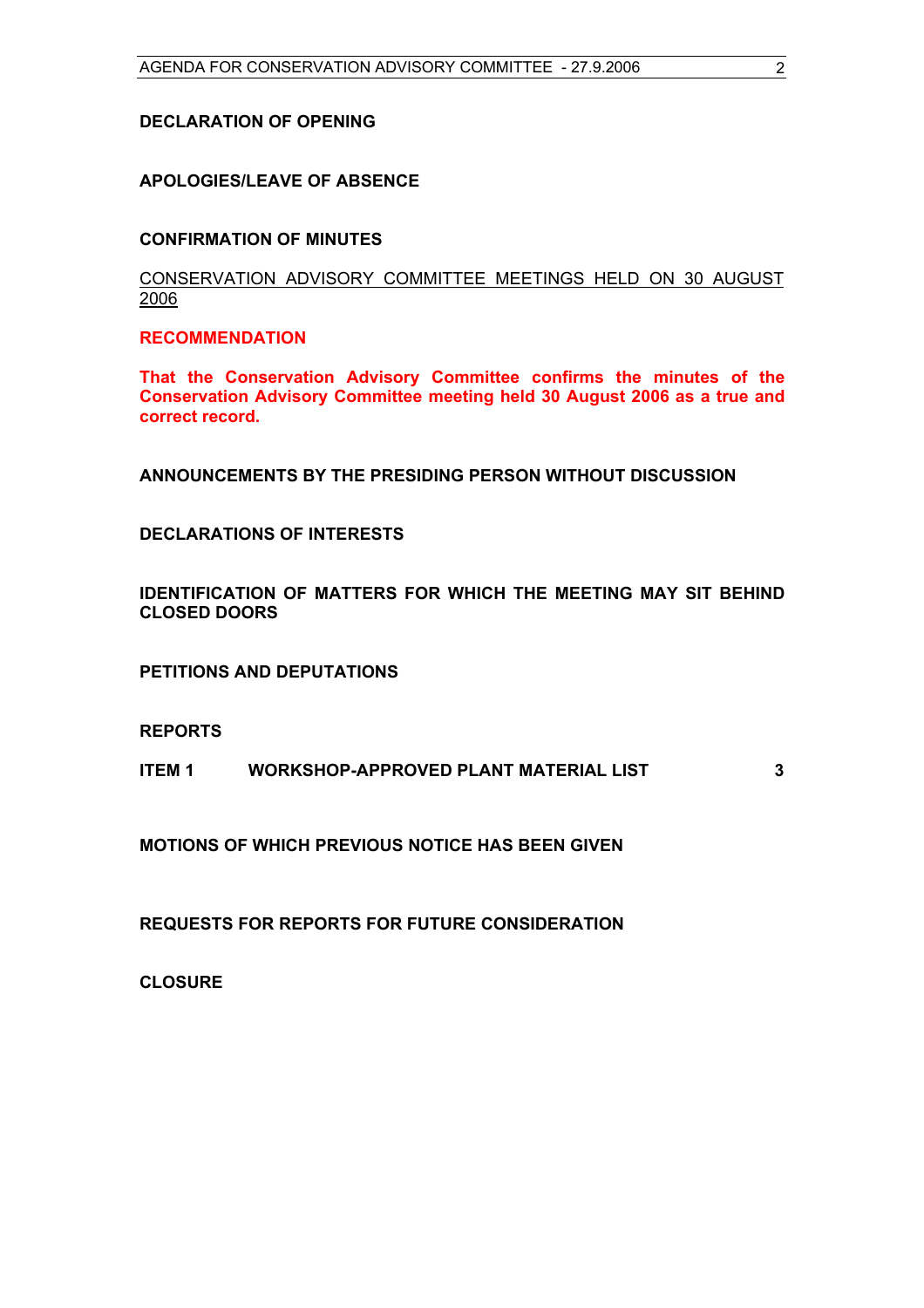# **ITEM 1 WORKSHOP - APPROVED PLANT MATERIAL LIST WARD:** All

**RESPONSIBLE** Mr David Djulbic **DIRECTOR:** Infrastructure Services

#### **PURPOSE**

To consider, in a workshop format, the approved plant material list.

#### **EXECUTIVE SUMMARY**

At the Conservation Advisory Committee (CAC) meeting held on 26 July 2006 the Committee requested staff to table a report detailing the plant species the City approves for use by the public for road verges adjacent to their homes. This list, titled Operation Services, Information Sheet on Approved Plant Material is distributed to residents upon request to enable them to make appropriate choices of planting material. At the August CAC meeting the Committee resolved that at the September 2006 CAC Meeting the wider issue of plant material both for verges and wider landscaping usage should be considered.

#### **BACKGROUND**

Since its formation the CAC has promoted the use of native plant material in landscapes within the City of Joondalup. The reason for this is twofold, firstly to enhance and produce habitat for local endemic fauna. Committee members have been aware that local endemic fauna, especially of the avian variety require local plant species to provide both nesting sites and as a food source.

The other reason for the Committee's desire to have local plant species utilised in landscapes, is the fact that local plant species in general require less of the City's water resources to grow, this in turn has a positive effect on the environment, and reduces the cost of installing and maintaining irrigation systems for the City.

# **DETAILS**

The City has produced an information sheet that contains an extensive list of plant species that are suitable, and recommended for use on the verges adjacent to residents' homes.

The Information Sheet contains a diverse list of trees, shrubs and ground covers. It also contains advice on the eventual heights and widths of the said plants. The plants in the list represent species from Perth, Western Australia, Eastern States and many locations throughout the world. The species have been selected because they perform well in Joondalup conditions.

#### **Issues and options considered:**

Not Applicable.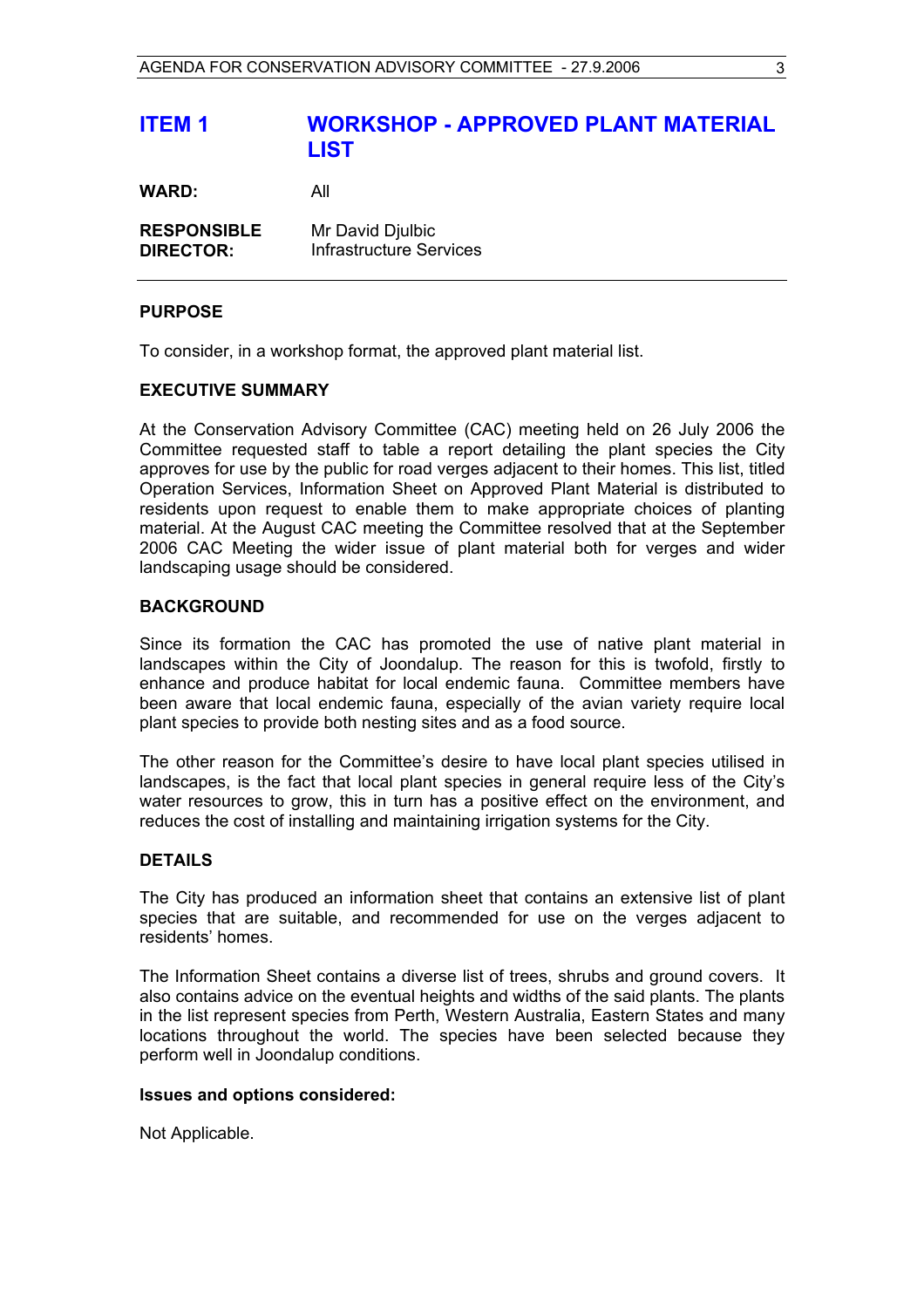#### **Link to Strategic Plan:**

Strategy 2.1.1- Maintain and protect natural assets to retain biodiversity.

#### **Risk Management considerations:**

Not Applicable.

#### **Financial/Budget Implications:**

Not Applicable.

#### **Policy Implications:**

Not Applicable.

# **Regional Significance:**

Not Applicable.

# **Sustainability Implications:**

Not Applicable.

#### **Consultation:**

Nil.

# **COMMENT**

The CAC is the appropriate body to review, comment on and advise on the plant list the City provides to residents. Committee members have a sound collective knowledge of native plant species that could be utilised to enrich the current plant species list.

#### **ATTACHMENTS**

Nil.

# **VOTING REQUIREMENTS**

Simple Majority

#### **RECOMMENDATION**

**That the Conservation Advisory Committee AGREES to conduct a workshop as part of its Committee meeting to be held on 27 September 2006 to discuss the " City's Approved Plant Material List".**